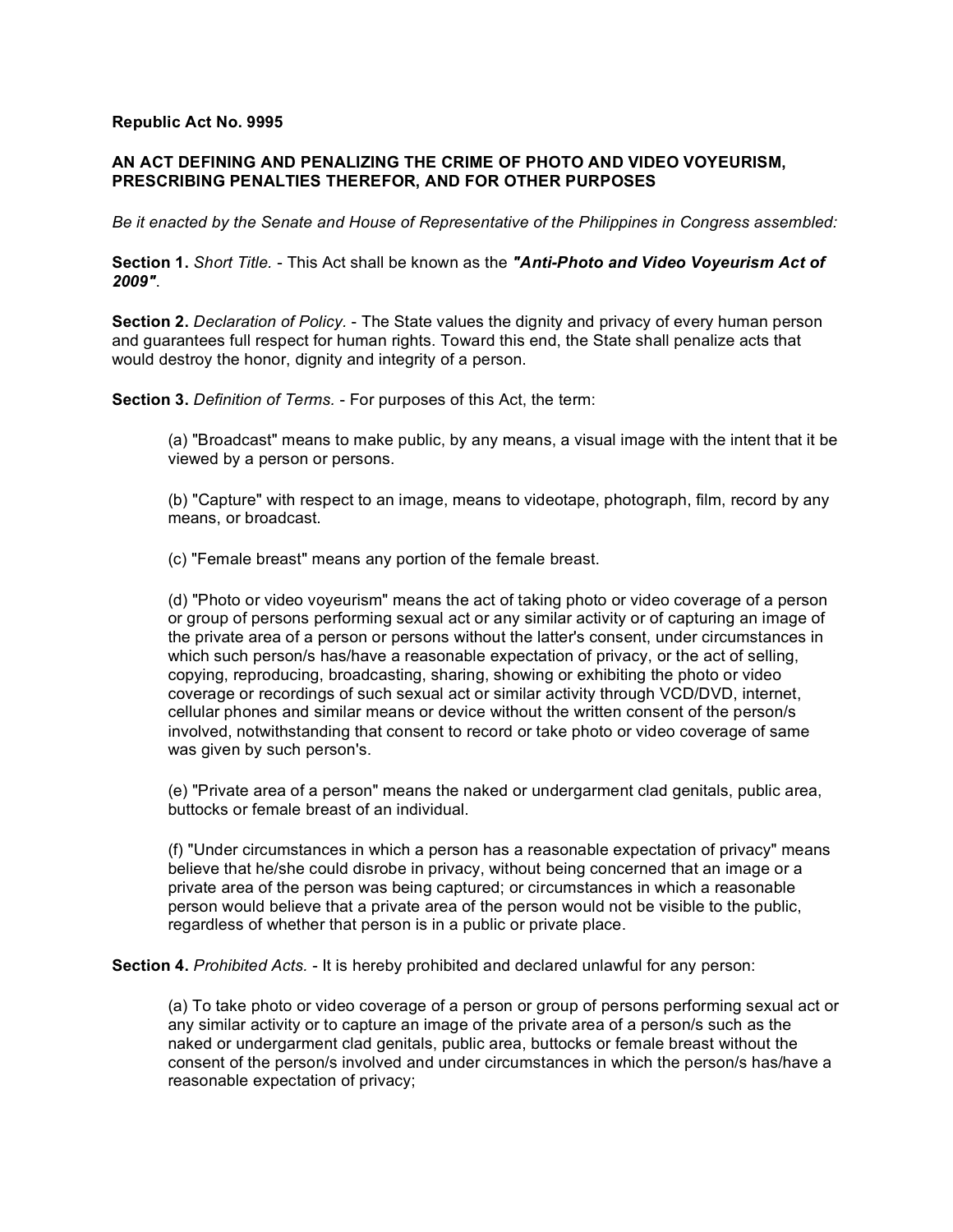(b) To copy or reproduce, or to cause to be copied or reproduced, such photo or video or recording of sexual act or any similar activity with or without consideration;

(c) To sell or distribute, or cause to be sold or distributed, such photo or video or recording of sexual act, whether it be the original copy or reproduction thereof; or

(d) To publish or broadcast, or cause to be published or broadcast, whether in print or broadcast media, or show or exhibit the photo or video coverage or recordings of such sexual act or any similar activity through VCD/DVD, internet, cellular phones and other similar means or device.

The prohibition under paragraphs (b), (c) and (d) shall apply notwithstanding that consent to record or take photo or video coverage of the same was given by such person/s. Any person who violates this provision shall be liable for photo or video voyeurism as defined herein.

**Section 5.** *Penalties.* - The penalty of imprisonment of not less that three (3) years but not more than seven (7) years and a fine of not less than One hundred thousand pesos (P100,000.00) but not more than Five hundred thousand pesos (P500,000.00), or both, at the discretion of the court shall be imposed upon any person found guilty of violating Section 4 of this Act.

If the violator is a juridical person, its license or franchise shall be automatically be deemed revoked and the persons liable shall be the officers thereof including the editor and reporter in the case of print media, and the station manager, editor and broadcaster in the case of a broadcast media.

If the offender is a public officer or employee, or a professional, he/she shall be administratively liable.

If the offender is an alien, he/she shall be subject to deportation proceedings after serving his/her sentence and payment of fines.

**Section 6.** *Exemption.* - Nothing contained in this Act, however, shall render it unlawful or punishable for any peace officer, who is authorized by a written order of the court, to use the record or any copy thereof as evidence in any civil, criminal investigation or trial of the crime of photo or video voyeurism: Provided, That such written order shall only be issued or granted upon written application and the examination under oath or affirmation of the applicant and the witnesses he/she may produce, and upon showing that there are reasonable grounds to believe that photo or video voyeurism has been committed or is about to be committed, and that the evidence to be obtained is essential to the conviction of any person for, or to the solution or prevention of such, crime.

**Section 7.** *Inadmissibility of Evidence.* - Any record, photo or video, or copy thereof, obtained or secured by any person in violation of the preceding sections shall not be admissible in evidence in any judicial, quasi-judicial, legislative or administrative hearing or investigation.

**Section 8.** *Separability Clause.* - If any provision or part hereof is held invalid or unconstitutional, the remaining provisions not affected thereby shall remain valid and subsisting.

**Section 9.** *Repealing Clause.* - Any law, presidential decree or issuance, executive order, letter of instruction , administrative order, rule or regulation contrary to or inconsistent with the provisions of this Act is hereby repealed, modified or amended accordingly.